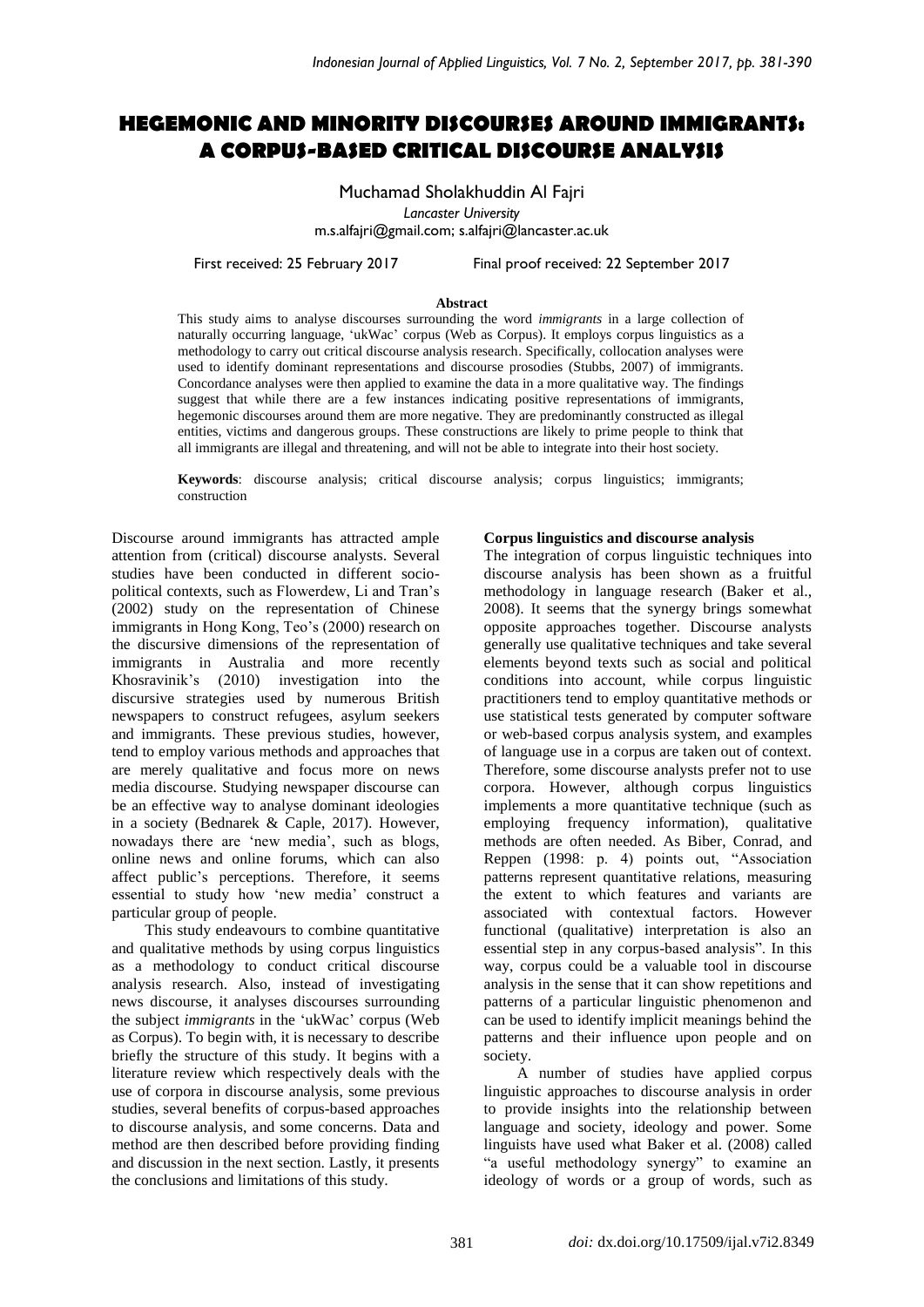Krishnamurthy (1996) who studied the words *ethnic, racial and tribal* and Orpin (2005) who analysed words semantically related to corruption (such as *sleaze*). It also has been used to examine a particular topic, such as Alexander's (1999) study of ecological issues in business texts and Baker's (2006) analysis on the issue of "fox-hunting" in British parliamentary debates, and topics more related to politics, such as Fairclough's (2000) analysis of New Labour's rhetoric and Mulderrig's (2011) investigation into New Labour's educational governance. Another application of corpus-based approaches to discourse analysis is to study the representation or construction of a particular group of people, which will be described in more detail in the following paragraphs since it seems more related to the present study.

Baker (2012) examines how Islam and Muslims are represented in the British press by using a corpus consisting of about 143 million words from 200.000 articles in the British national press between 1998 and 2009. He concludes that the British press are biased against Muslims since they have a tendency to over-focus on extreme Muslims who tend to be associated with very negative contexts such as terrorism and conflicts, or they frequently associate Islam with extremism.

Mautner (2007) analyses the stereotypical constructions of *elderly* in *Wordbanks Online* consisting of 57 million words. She found that *elderly* is mostly connected with discourses of "care", "disability", and "vulnerability", "emerging" less as a marker of chronological age than of perceived social consequences" (p. 51).

More recently, in the case of analysing a corpus of news texts published in a specific news institution, Salahshour (2016) examines the portrayal of migrants in a 700.000-word corpus of news articles in *New Zealand Herald*, a daily New Zealand newspaper. The analysis suggests that liquid metaphors such as *influx(s), inflow(s) and*   $wave(s)$  are not only used to represent mass immigration more negatively as suggested in the previous research but also in more positive ways, reflecting its positive impact on New Zealand economy.

The above-mentioned previous studies have shown that corpus-based approaches to discourse analysis can reveal a mainstream representation of a group of people or a particular social group by examining a large number of texts, which can also boost the empirical credence of the analysis. Corpus linguistic techniques that are mostly used in their studies are *collocation* and *concordance*. These techniques, therefore, are also employed in this present study.

The proponents of corpus-based approaches to discourse analysis state that this approach has several salient advantages. First and foremost, it will reduce "the cherry-picking" problem (Koller & Mautner, 2004, p. 225; Partington, 2004, p. 13) or limit researcher bias (Baker, 2006). Discourse analysts are often criticised for only selecting data that suit their political agenda or support their initial hypothesis (Widdowson, 2004) and ignore those which show the contrary. For instance, we may only select a text or an article that confirms our perspective but ignore others, which present different viewpoints. By using a corpus, which stores numerous articles or texts, we can restrict our cognitive biases since "we are starting (hopefully) from a position whereby the data itself has not been selected in order to confirm existing conscious (or subconscious) biases" (Baker, 2006, p. 12).

The second benefit of using corpus-based approaches to discourse analysis is that it can show "the incremental effect of discourse" (Baker, 2006, p. 13). Discursive representations of events or people in society are not created through a single text or a single grammatical structure but they are constructed through repeatedly occurring patterns of language use. The cumulative effects of such patterns might shape discourses or the way people perceive the world. As Stubbs (2001, p. 215) contends, "Repeated patterns show that evaluative meanings are not merely personal and idiosyncratic, but widely shared in a discourse community. A word, phrase or construction may trigger a cultural stereotype." Therefore, corpus methods can be an ideal tool to demonstrate the cumulative effects since the application of corpora could provide a number of supporting instances of a discourse construction or show such repeated patterns.

Furthermore, this approach can enable us to spot "resistant and changing discourse" (Baker, 2006, p. 14). "Discourses are not static" (Ibid.) so that what was common-sense ways of viewing the world years ago could be different or unacceptable today. This change can be demonstrated by using diachronic (or historical) corpus since this type of corpus can be used to track changes in language evolution (McEnery, Xiao, & Tono, 2006; McEnery & Hardie, 2011), presumably including changes in discourses. Additionally, it is also conceivable to see the change by comparing more than one corpus which contains texts from different time periods.

Lastly, it could provide a safeguard against over-interpretation and/or under-interpretation in critical linguistic analysis of how a text positions its reader (O'Halloran & Coffin, 2004). Critical linguists often seek to examine ideological meanings in texts such as newspapers, tabloids, speeches etc. and therefore they read texts with a particular purpose which the casual readers may not have. In this way, critical linguists could overinterpret a text by only fixing values that they have noticed in the text and constructing meaning that may not be necessarily the same as the casual reader's perspectives. In contrast, it is also possible for critical linguists to under-interpret the text under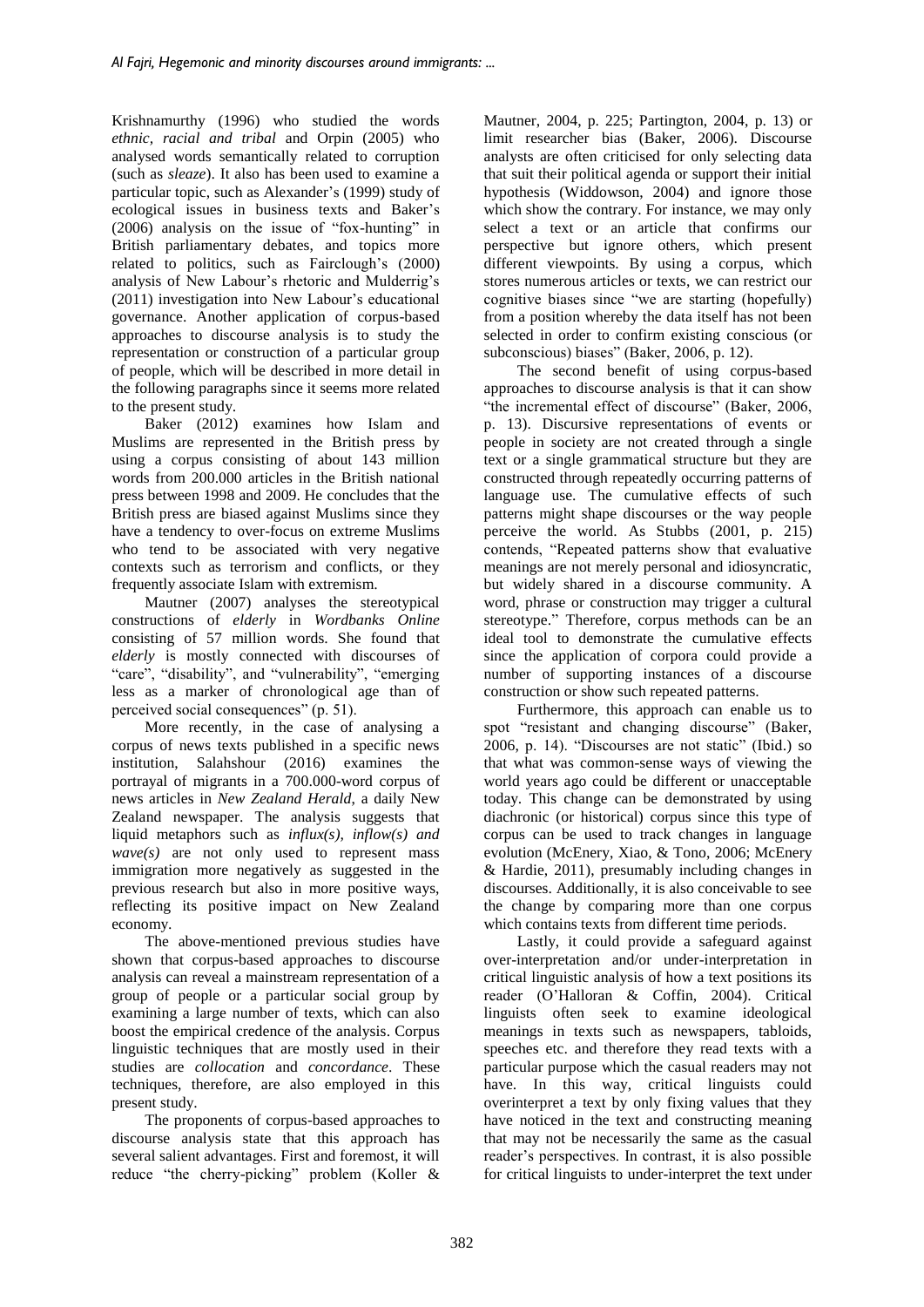analysis if they are not a part of regular readers. Corpora can help reduce the prospect of over- and under interpretation by using the aid of a concordancer and general or specialized corpora. The use of corpora and concordancer can allow us to understand clearly "how meanings in a text are constructed to set up a dynamic reader position" (O'Halloran & Coffin, 2004, p. 294).

Although this method has considerable benefits, Baker (2006) in his book "Using Corpora in Discourse Analysis" has pointed out several concerns. This paper, however, only discusses two concerns that are arguably the most significant. First, discourses are not merely communicated through spoken and written language or verbal communication but they can also be conveyed through non-verbal communication, such as gestures and images or photographs. As Chouliaraki and Fairclough (1999, p. 38) point out,

"We shall use the term 'discourse' to refer to semiotic elements of social practices. Discourse therefore includes language (written and spoken and in combination with other semiotics, for example, with music in singing), nonverbal communication (facial expressions, body movements, gestures, etc.) and visual images (for instance, photographs, film). Indeed, spoken text can be considered multimodal, too, as it includes non-verbal modes of communication such as gesture, body posture and facial expression."

Thus, since corpus data are mostly in the form of words (written or transcribed spoken), a corpusbased study might be restricted in the verbal domain (Baker, 2006) and cannot examine how different modes work together to construct discourses. In other words, it can be said that corpus-based approaches could not conduct multimodal discourse analysis.

Secondly, the fact that examples of language in a corpus do not tell anything about the context in which those examples were produced might become another concern (Baker, 2006) as discourse analysis generally put emphasis on the analysis of texts as well as interaction and social contexts (Fairclough, 2010). "We may not know the ideologies of the text producers in a corpus" (Baker, 2006, p. 18) since examples of language in corpora are decontextualized. However, it is argued that the social contexts can be identified through repeated patterns occurring in a corpus, and decontextualized data in corpora can also be valuable since it can encourage the researcher "to spell out the steps that lie between what is observed and the interpretation placed on those observations" (Hunston, 2002, p. 123).

# **METHOD**

The source of data in this present study is from ukWac corpus. The corpus is constructed by webcrawling or automatically downloading texts from the web, limited to the .**uk** internet domain. It was created between 2005 and 2007 as part of the "WaCky project" (Web as Corpus kool ynitiative) and it consists of more than 2 billion tokens. According to Baroni, Bernardini, Ferraresi, & Zanchetta (2009, p. 209), "ukWaC is among the largest, and the only English web-crawled resource with linguistic annotation", and it is aimed to "serve as general-purpose resources for English". One of the salient advantages of using this type of corpus might be that it contains genres that are not found in traditional written corpora such as blogs and online discussion forums. This study only uses 50% randomly selected sample of ukWac corpus, which contains 1,127,056,026 words. In addition to 50% sample of ukWac corpus, a more general English corpus, i.e. British National Corpus (henceforth BNC), was employed for reference in some circumstances. The BNC corpus, however, is not applied directly to analyse discourses of immigrants but it is referred to, since "it can reveal normative patterns of language use which can then be compared against the findings" in the ukWac corpus (Baker & McEnery, 2005, p. 200).

There are various corpus linguistic methods that can be applied to discourse analysis. This study mainly employs collocation techniques as collocations can "convey messages implicitly and even be at odds with an overt statement" (Hunston, 2002, p. 109), which might reveal a number of discourses. As Baker (2006) points out, using a collocational analysis can be valuable in discourse analysis since it can provide the most salient and clear lexical patterns surrounding a subject, from which discourses could be acquired. Also, because this study uses a large corpus containing more than '1 billion words', a collocational analysis can help focus on initial analysis and avoid from sorting concordances multiple times to uncover lexical patterns (Baker, 2006). In addition to collocation techniques, concordance analysis is also used as a supplement in order to avoid over or under interpretation of collocation data. The concordance analysis focuses on adjectival, noun and verbal collocates, as well as "semantic prosody" or as Stubbs (2007, p. 178) prefers to call it "discourse prosody" since it is a topic where corpus linguists and (critical) discourse analysis practitioners have mutual interest (Koller & Mautner, 2004, p. 222). Louw (1993: 157) defines the term "semantic prosody" as "[a] consistent aura of meaning with which a form is imbued by its collocates". One of Louw's (p. 160) examples in the phenomenon of "semantic prosody" is the word "utterly". According to his analysis, the word "utterly" has an "overwhelmingly" negative prosody as it often collocates with words that have negative meanings such as "exhaustive", "ridiculous", "terrified" (Ibid.).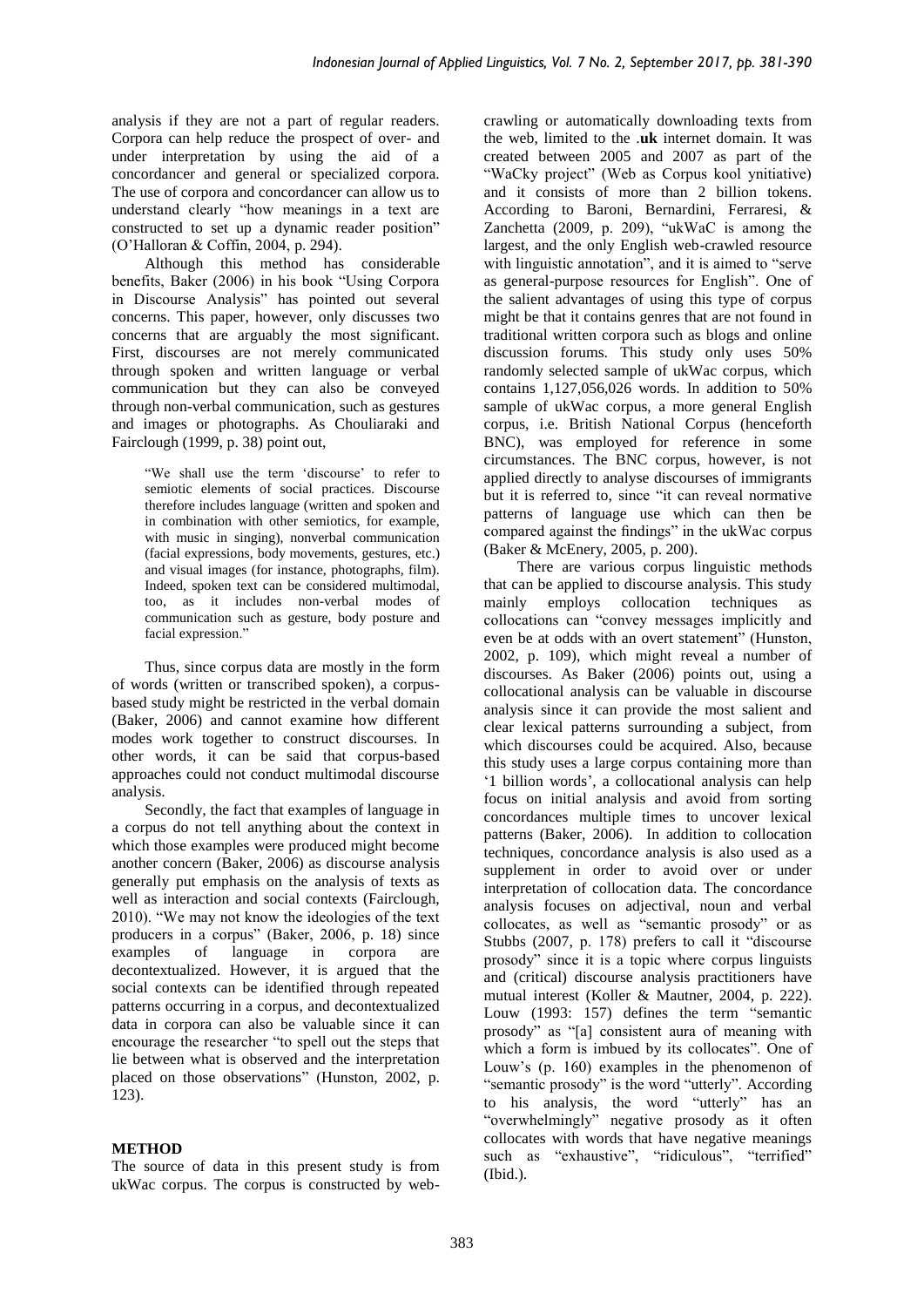In conducting collocational analysis, it is significant to be clear about a collocation span, cutoff points and statistical measures to calculate collocations since a different span, cut-off points and measures will result in different collocates. This paper uses a span of three words on either side of the node word. In terms of statistical measures, Log-Likelihood (Dunning, 1993) was used because it measures collocations by significance, the higher the score indicating the association is not by chance, and it does not give high scores to fairly low frequency words as the Mutual Information (Berry-Rogghe, 1973) measure does (see McEnery et al., 2006). A search for the word "immigrants" returned 9,451 matches in 5,048 different texts and it has 9,687 collocate words. However, I only considered 15 best adjectival, verbal and noun collocates that have high log-likelihood scores and at least occur 5 times in the corpus.

## **FINDINGS AND DISCUSSION**

The first stage of the analysis involves obtaining collocations of *immigrants* by using online corpus software CQPweb (Hardie, 2012). It has several available corpora including the 50% sample of ukWac corpus and can allow us to analyse<br>concordances, collocations, frequency lists, concordances, keywords, distribution tables and charts (Ibid.). The analysis of collocations in this study focuses only on the adjectival, noun and verbal collocates since they seem to reveal much interest, particularly in discourse analysis. Thus, function words or grammatical words such as conjunctions, articles, prepositions are removed from the collocate lists.

### **Adjectival Collocates of Immigrants**

Following Sinclair's (2003, p. xvi) statement, "Decide on the strongest pattern and start there", the collocate which has the highest log-likelihood score was first examined. From Table 1, it can be seen that the word *immigrants* is strongly associated with the adjective *illegal*. It collocates with immigrants 1,031 times in the corpus. It seems that the combination of *illegal* with *immigrants* indicates a negative discourse prosody in itself since the word "illegal" carries a negative semantic meaning. When we have a close look at the concordances in Table 2, we also can see that the combination is mostly related to negative situations. In line 1, "illegal immigrants don't work". Line 2 refers to "illegal immigrants feared drowned". Line 3 suggests that immigrants place a heavy financial burden on the government and in line 4 illegal immigrants are detained. Moreover, the combination is linked by the conjunction "and" with apparently more serious problems, suggesting that they are in the same group. For example, in line 5, immigrants are linked with smuggling and drugs. Lines 6 and 7 show that immigrants are connected with terrorism. In line 8, immigrants are linked with criminals, drugs, plant and animal diseases and rabies. These negative constructions may emphasise that immigrants are a part of enormous problems in society.

Table 1. Adjectival collocates of *immigrants*

| No  | $\check{ }$<br>Word | <b>Observed collocate frequency</b> | Log-likelihood |
|-----|---------------------|-------------------------------------|----------------|
| 1.  | <b>Illegal</b>      | 1,031                               | 11437.455      |
| 2.  | Legal               | 185                                 | 767.228        |
| 3.  | Irish               | 120                                 | 665.835        |
| 4.  | Jewish              | 103                                 | 632.267        |
| 5.  | <b>New</b>          | 393                                 | 555.207        |
| 6.  | Undocumented        | 45                                  | 550.003        |
| 7.  | Many                | 282                                 | 532.463        |
| 8.  | Nonelderly          | 26                                  | 426.494        |
| 9.  | Chinese             | 73                                  | 360.666        |
| 10. | Recent              | 112                                 | 336.572        |
| 11. | Asian               | 58                                  | 323.589        |
| 12. | Would-be            | 31                                  | 264.971        |
| 13. | Italian             | 55                                  | 258.474        |
| 14. | Muslim              | 49                                  | 245.638        |
| 15. | medicaid            | 27                                  | 228.065        |

Besides the word *illegal, immigrants* also collocates with the word "undocumented", which seems to have less negative implications, 45 times in the corpus. Although *illegal* and *undocumented* appear to have a similar meaning, the word "illegal" carries more negative connotations since it commonly collocates with an inanimate entity such as drugs, logging etc. Indeed, if we look at collocates of *illegal* in the BNC, we will find that the top 10 collocates that have high log-likelihood scores are mostly non-living objects, such as *drugs, activities, trade, abortion, logging, rave and drug*. Thus, the combination of *illegal* and *immigrants* seems to more criminalise the people rather than their actions, and it can also dehumanise them.

It is interesting to note that the word *immigrants* also collocates with the adjective *legal* 185 times in the corpus, which has the second highest loglikelihood score. However, the fact that there is a wide gap between the number of the word *legal*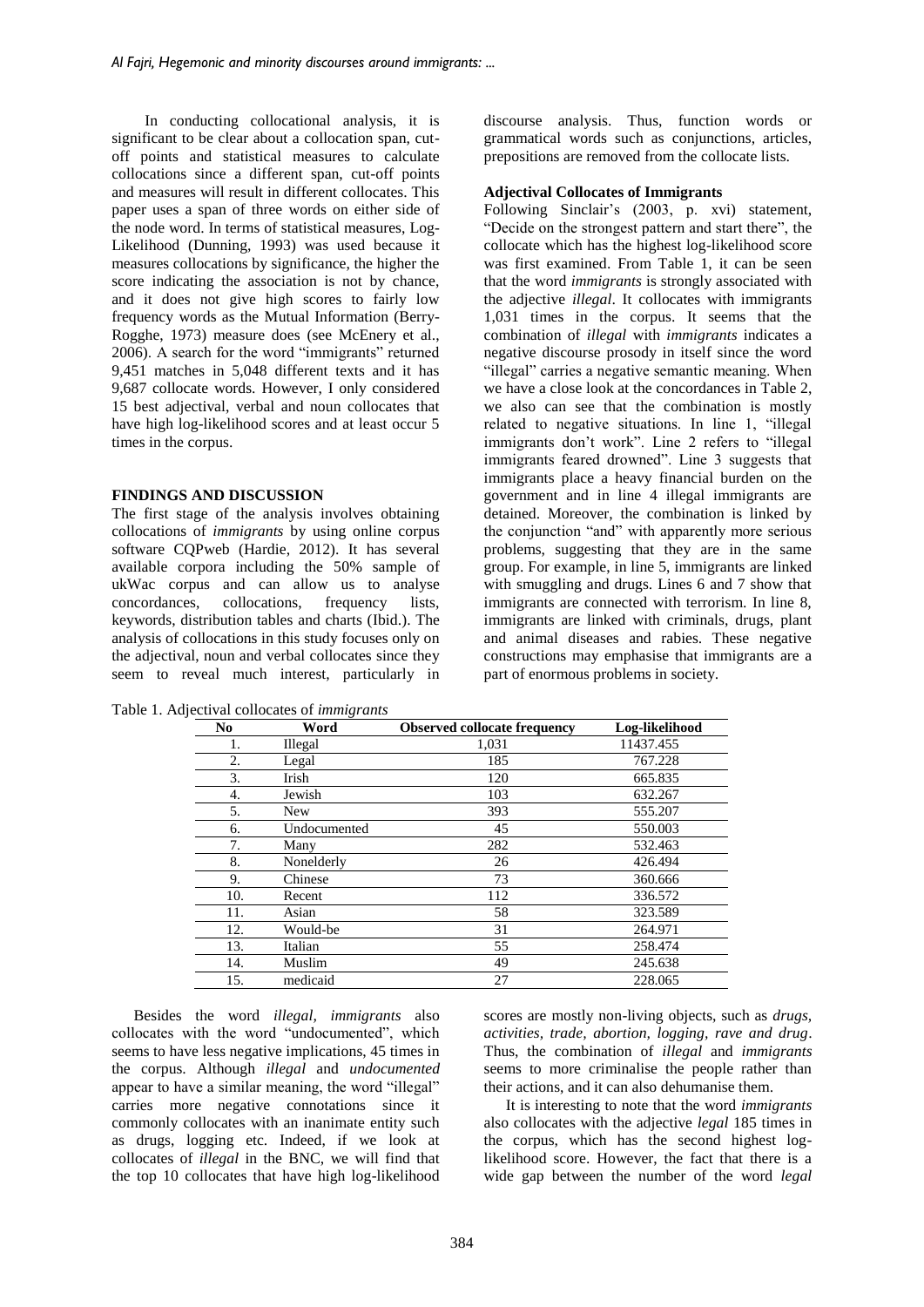(185) with the word *illegal* (1,031) that co-occur with *immigrants* will bring about a negative representation of immigrants in society. As Stubbs (1996, p. 195) points out "if collocations and fixed phrases are repeatedly used as unanalysed units in media discussion and elsewhere, then it is very plausible that people will come to think about things in such terms". Therefore, this construction might lead people to think that all immigrants are illegal and immigration is illegitimate.

Table 2. Concordance of immigrants when it collocates with *illegal*

| N <sub>0</sub> |                                                    | <b>Concordances</b> |                                                    |
|----------------|----------------------------------------------------|---------------------|----------------------------------------------------|
| 1.             | 2:32 pm I thought that the Mail was always         | Immigrants          | who <b>do n't work</b> . Now they 're working, and |
|                | complaining about <b>illegal</b>                   |                     | they                                               |
| 2.             | as floodwaters rose. 14th A group of up to 163     | Immigrants          | feared drowned while trying to reach Australia     |
|                | illegal                                            |                     | from Indonesia likely sailed into                  |
| 3.             | result, Taiwan 's detention centers are frequently | immigrants          | , which places a heavy financial burden on the     |
|                | jammed with <b>illegal</b> Chinese                 |                     | government. The                                    |
| 4.             | Mail (29.09.98) reported that five were detained   | Immigrants          | , one was charged with a firearms offence and      |
|                | as suspected <b>illegal</b>                        |                     | the seventh man                                    |
| 5.             | ways of tackling the everpresent problems of       | Immigrants          | . The course also covers the various               |
|                | smuggling, drugs and <b>illegal</b>                |                     | charterparties affecting the agent,                |
| 6.             | raised by those who saw the proposal as an         | immigrants          | and terrorism. There were sufficient safeguards    |
|                | avenue for <b>illegal</b>                          |                     | to guarantee against these dangers                 |
| 7.             | are : to increase security, both against potential | Immigrants          | ; to expedite travel for legitimate travellers; to |
|                | terrorists and <b>illegal</b>                      |                     | create efficiencies in                             |
| 8.             | criminals, drugs, plant and animal diseases and    | immigrants          | . Despite the fears of Mrs Thatcher, the           |
|                | rabies and <b>illegal</b>                          |                     | Single Market                                      |

Within the best 15 adjectival collocates that have high log-likelihood scores, 4 collocates refer to a name of a country or a continent and religion, suggesting that immigrants are also frequently described in terms of where they are from (Irish, Chinese, Asia and Italian) and what religion they belong to (Jewish and Muslim).

Another adjectival collocate that might be significant to be considered is the word "would-be". It collocates 31 times with immigrants. Would-be immigrants also tend to have a negative prosody. From table 3, we can see this pattern. In line 1, would-be immigrants are *unwelcome* in a particular country, in line 2 they *died* in the sea, in line 3 and 6 would-be immigrants are also *illegal* and line 4 shows that they had been *detained*. Additionally, some concordances indicate that they are victims or in danger. Line 5, for instance, states that controls on immigrants are harsh and brutal, and line 6 says that they are in vulnerable position. On top of that, line 7 uses the word "invasion" which is metaphorically employed to construct immigrants as dangerous nuisances because "invasion" is strongly related to an occasion when a country is taken or controlled forcedly by another country, and to a process or an act that makes someone's life unpleasant. Therefore, these patterns could also sustain negative representations of immigrants since the people who still want to be immigrants already have associated with treacherous situations or actions and are represented as a dangerous group for their host country.

The other adjectival collocates (*new, many, nonelderly, recent and medicaid*) might not be extremely essential to be analysed deeply. Only might the word "medicaid" need to be briefly explained. *Medicaid* occurs mostly in the phrase *immigrants' medicaid,* meaning health insurance coverage of immigrants.

Table 3. Concordance of immigrants when it collocates with *would-be*

| N <sub>0</sub> |                                                  | <b>Concordances</b> |                                                  |
|----------------|--------------------------------------------------|---------------------|--------------------------------------------------|
| -1.            | government would be launching a propaganda       | Immigrants          | of how unwelcome they are here. And he           |
|                | offensive in China to inform would-be            |                     | suggested that a                                 |
| 2.             | The Association for Human Rights in Andalucia    | immigrants          | died in the sea between Spain and Morocco last   |
|                | has claimed that 289 would-be                    |                     | year, up                                         |
| 3.             | 14 months - From Ananova - A total of 55         | immigrants          | have been prevented from entering the UK this    |
|                | would-be illegal                                 |                     | weekend by a ferry                               |
| 4.             | maritime rescue authorities said they had        | Immigrants          | after four makeshift vessels tried to make it to |
|                | detained a total of 196 would-be                 |                     | the shore on                                     |
| 5 <sub>1</sub> | programmes are a major cause of emigration.      | Immigrants          | are harsh and often brutal, as governments aim   |
|                | Controls imposed on <b>would-be</b>              |                     | to stop the                                      |
| 6.             | will promote prevention, i.e. will send          | Immigrants          | and those who exploit their vulnerable positions |
|                | discouraging signals to would-be illegal         |                     | , and make the European                          |
| 7.             | now seamlessly integrated into British life. The | Immigrants          | presents a different problem. Many of them       |
|                | present invasion by <b>would-be</b>              |                     | speak little or no                               |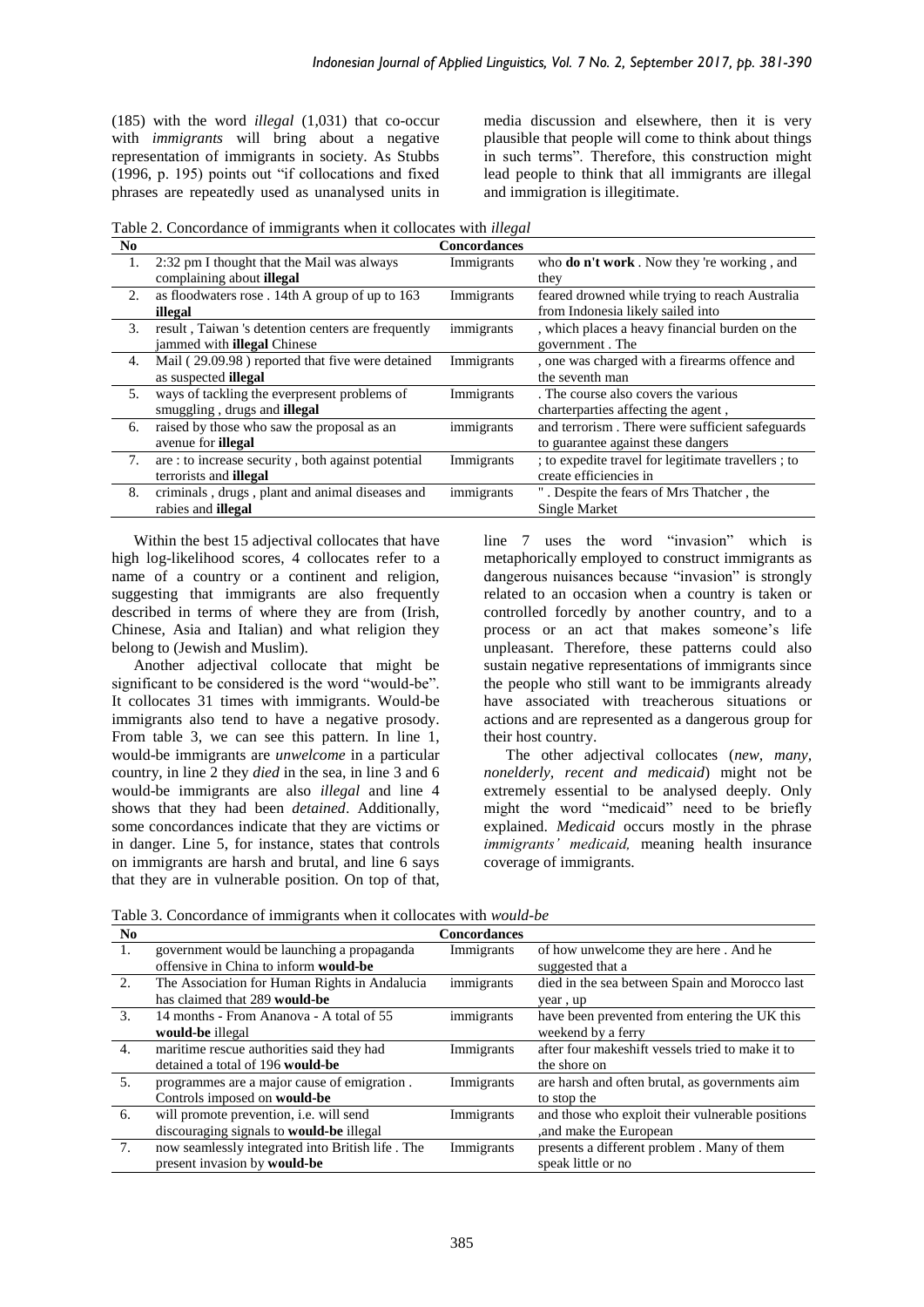## **Noun collocates of immigrants**

The top 2 noun collocates which have the highest log-likelihood scores are "seekers" and "asylum" (see table 4 for the noun collocate list). Both words refer to a single phrase "asylum seekers" (the fourteenth collocate in table 4). Thus, they will be analysed together as one phrase. Additionally, the word *immigrants* also strongly collocates with the word "refugees" (the third collocate in table 4). The phrase *asylum seekers* and the word *refugees* mainly co-occur with immigrants because they are connected by the conjunction "and", indicating that they are also in the same group. According to Baker and McEnery's (2005) analysis of the representation of asylum seekers and refugees in the UN and newspaper texts, both asylum seekers and refugees possess a negative meaning and they are constructed as "a problematized group" (p. 216). For example, the word "asylum" is also associated "with mental illness and incarceration" (Baker & McEnery, 2005, p. 214) and "refugees are constructed as a 'natural disaster' like a flood" (p. 204). Thus, although immigrants, asylum seekers and refugees have a distinct meaning that might carry different international obligations and consequences, international obligations and consequences, grouping them together can highlight the negative representation of immigrants. Moreover, besides *asylum seekers* and *refugees*, *immigrants* are commonly linked together by the conjunction "and" with the word "minorities", emphasising that they are also part of a minority group.

Furthermore, the word *immigrants* commonly collocates with the word "numbers", pre-modifying quantification. This pattern occurs 85 times in the corpus. In some cases, this quantification indicates that the volume of immigrants is problematic (see table 5 for examples).

Table 4. Singular and plural noun collocates of *immigrants*

| N <sub>0</sub> | Word            | <b>Observed collocate frequency</b> | Log-likelihood |
|----------------|-----------------|-------------------------------------|----------------|
|                | seekers         | 192                                 | 1753.880       |
| 2.             | asylum          | 195                                 | 1538.147       |
| 3.             | refugees        | 170                                 | 1429.938       |
| 4.             | influx          | 70                                  | 730.972        |
| 5.             | Post            | 149                                 | 494.141        |
| 6.             | minorities      | 54                                  | 419.439        |
| 7.             | natives         | 40                                  | 361.868        |
| 8.             | filipino        | 31                                  | 330.390        |
| 9.             | immigrants      | 45                                  | 320.701        |
| 10.            | descendants     | 38                                  | 311.416        |
| 11.            | <i>nsurance</i> | 104                                 | 290.775        |
| 12.            | prwora          | 28                                  | 285.832        |
| 13.            | numbers         | 85                                  | 275.512        |
| 14.            | asylum-seekers  | 25                                  | 270.783        |
| 15.            | nonreplacement  | 16                                  | 248.596        |

Table 5. Concordance of immigrants when it collocates with *numbers*

| N <sub>0</sub> |                                               | Concordances |                                                 |
|----------------|-----------------------------------------------|--------------|-------------------------------------------------|
|                | Black and Asian presence in Britain ) " The   | immigrants   | in large numbers resulted in serious racial     |
|                | presence of coloured                          |              | tensions which the country had                  |
| 2.             | throughout the Highlands. There is always     | immigrants   | arrive in a new area and start to displace the  |
|                | tension when large numbers of                 |              | indigenous population                           |
| 3.             | In areas where the indigenous population feel | immigrants   | , groups such as Combat18 and the BNP are       |
|                | threatened by large numbers of                |              | growing rapidly                                 |
| 4.             | love, fear, happiness and sadness of the      | immigrants   | flooding into Argentina who were trying to      |
|                | enormous numbers of                           |              | start a new life at                             |
| 5.             | complexly than census forms allow . However   | immigrants   | are streaming to the United States and creating |
|                | classified, record numbers of                 |              | the most diverse society                        |

In line 1 and 2, the large numbers of immigrants caused tension and in example 3 the large numbers of immigrants made "the indigenous population feel threatened". Additionally, in some circumstances this combination (*numbers* and *immigrants*) is also connected to some movement metaphors that compare immigrants to water in some way (see line 4 and 5 in table 5). This is congruent with Baker and McEnery's (2005) analysis of *refugees.* In this sense, then immigrants are also dehumanised and represented as disaster like a "flood", "which is

difficult to control as it has no sense of its own agency" (p. 204).

The last noun collocate that is significant is the word "descendants", which co-occurs with immigrants 38 times. This pattern might highlight that immigration has occurred for several generations. Moreover, in the BNC, the word *descendants* significantly collocates with the preposition "of" which is mostly followed by proper nouns and mainly a name of famous or important people. Thus, it seems that this pattern has a more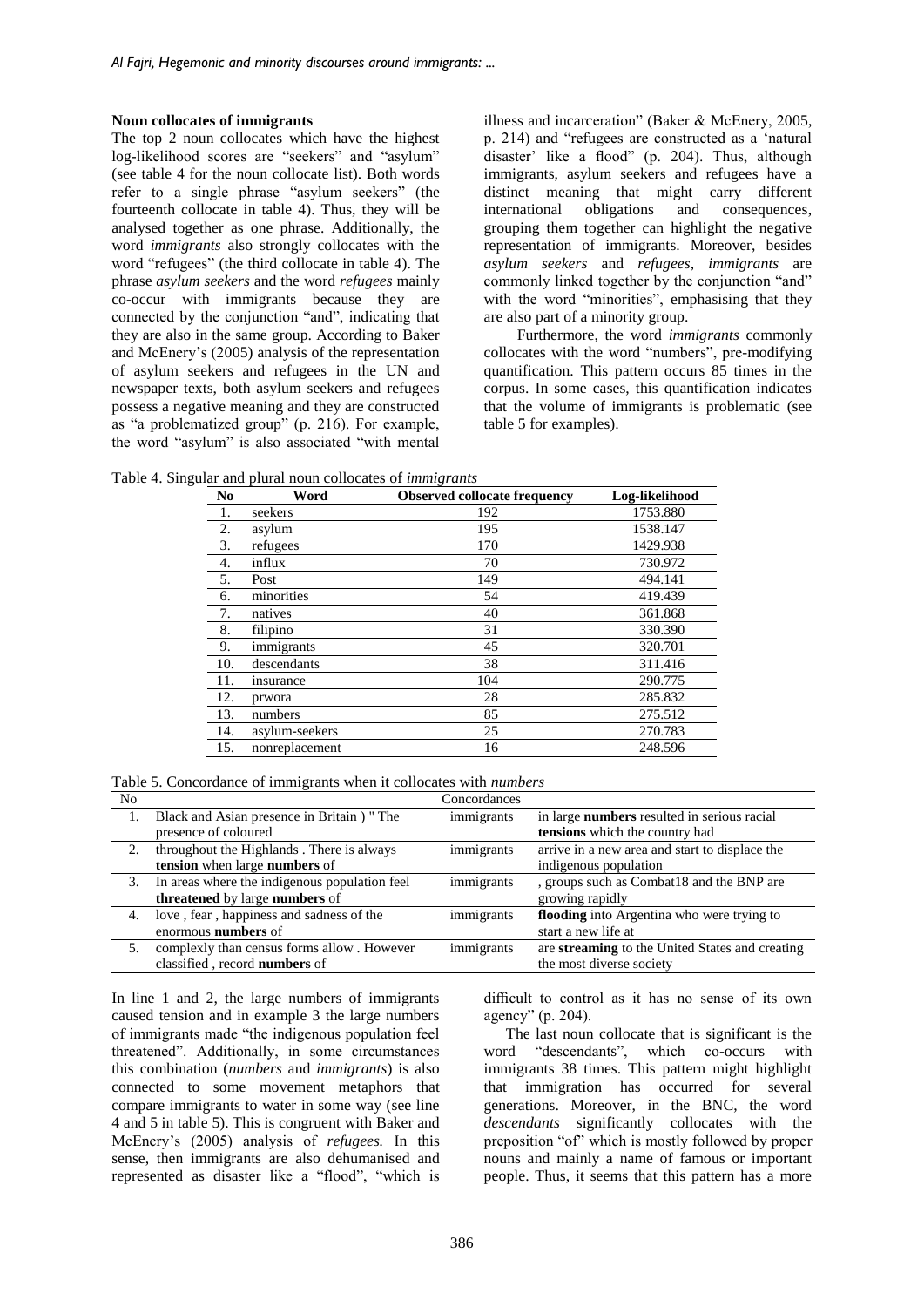positive portrayal and it is also likely to suggest that immigrants are essential part of society.

The other noun collocates seem not critically important in this study. *Influx* nearly always occurs in the phrase "influx of immigrants", meaning arrivals of immigrants in a large number. *Filipino* might be wrongly tagged since it is an adjective. *Insurance* mainly occurs in the phrase "health insurance" – insurance for immigrants.

## **Verbal Collocates of Immigrants**

Table 6 shows the top 15 verbal collocates of *immigrants*. The verbal collocate that significantly associates with the word *immigrants* is the verb *integrate.* Its literal meaning is similar to the collocate *assimilate* and therefore they will be examined together as one group. In some cases, this pattern is used to construct immigrants as subjects of help (see line 1, 2, 3, 4 in table 7), which might indicate that they cannot integrate to their host society by themselves effortlessly. In fact, taking a closer look at the concordances appears to confirm this assumption. The concordances in table 7 suggest that the integration of immigrants into their host society needs great effort and it is often unsuccessful and failed. This tends to emphasise the view that immigrants are powerless in integration processes and could also implicitly say that immigrants are less educated since a common way to help immigrants integrate into society is by learning the language of their host country or by going to school.

Table 6. Verbal (present) collocates of *immigrants*

| N <sub>0</sub> | Word        | <b>Observed collocate frequency</b> | Log-likelihood |
|----------------|-------------|-------------------------------------|----------------|
| 1.             | integrate   | 18                                  | 83.782         |
| 2.             | investigate | 22                                  | 71.297         |
| 3.             | deport      | 8                                   | 69.257         |
| 4.             | settle      | 17                                  | 68.753         |
| 5.             | assimilate  | 7                                   | 51.236         |
| 6.             | fix         | 14                                  | 46.090         |
| 7.             | blame       | 11                                  | 35.345         |
| 8.             | attract     | 12                                  | 31.639         |
| 9.             | fill        | 11                                  | 15.844         |
| 10.            | arrive      | 9                                   | 15.228         |
| 11.            | accept      | 14                                  | 14.454         |
| 12.            | identify    | 13                                  | 9.902          |
| 13.            | Post        | 22                                  | 7.959          |
| 14.            | stop        | 15                                  | 7.600          |
| 15.            | solve       | 5                                   | 6.580          |

Table 7. Concordance of immigrants when it collocates with *integrate* and *assimilate*

| No |                                                    | Concordances |                                                         |
|----|----------------------------------------------------|--------------|---------------------------------------------------------|
| 1. | Immigrant Absorption - operates in a number of     | immigrants   | <b>integrate</b> into the job market in accordance with |
|    | ways to help new                                   |              | their education and work                                |
| 2. | we short of in Britain today? How can we help      | immigrants   | to <b>integrate</b> ? Irma Reid, who came from          |
|    | new                                                |              | Trinidad to work                                        |
| 3. | also from Vietnam, Indonesia, and Thailand.        | immigrants   | <b>assimilate</b> into Taiwan society, the government   |
|    | To <b>help</b> these                               |              | has earmarked NT\$3 billion (                           |
| 4. | discrimination helping young people grow up        | immigrants   | <b>integrate</b> into our communities Find out more     |
|    | with a sense of belonging helping                  |              | about our plans to achieve                              |
|    |                                                    |              |                                                         |
|    |                                                    |              |                                                         |
| 5. | Turkey 's accession is Europe 's experience of the | immigrants   | to <b>integrate</b> and share in mainstream European    |
|    | failure of Moslem                                  |              | democratic traditions and values                        |
| 6. | (4.45 billion euros) unless serious steps are      | immigrants   | better. 4 September 2003 (96 words)                     |
|    | taken to <b>integrate</b>                          |              | Government plans curbs                                  |
| 7. | The other fear was of l'inassimilablit?, the       | immigrants   | would not integrate sucessfully into French             |
|    | concern that these                                 |              | society                                                 |
| 8. | had benefited Britain. And almost two-thirds of    | immigrants   | <b>do not integrate</b> or make a positive contribution |
|    | whites said they believe                           |              | to Britain. On                                          |
| 9. | France, of course -- France does n't know how      | immigrants   | , and , as the BBC reported on Nov. 5, 2005             |

The term *blame* occurs 11 times in the corpus in reference to immigrants (see table 8 for the concordance lists). Line 4 shows that blaming immigrants is somewhat inevitable. Line 6 and 7 seem to indicate a positive meaning but the word

"all" might imply that some/most immigrants are deserved to be blamed. However, it is important to note that several concordance lines apply distancing techniques. Line 1, for example, suggests that the "BNP blames immigrants", line 2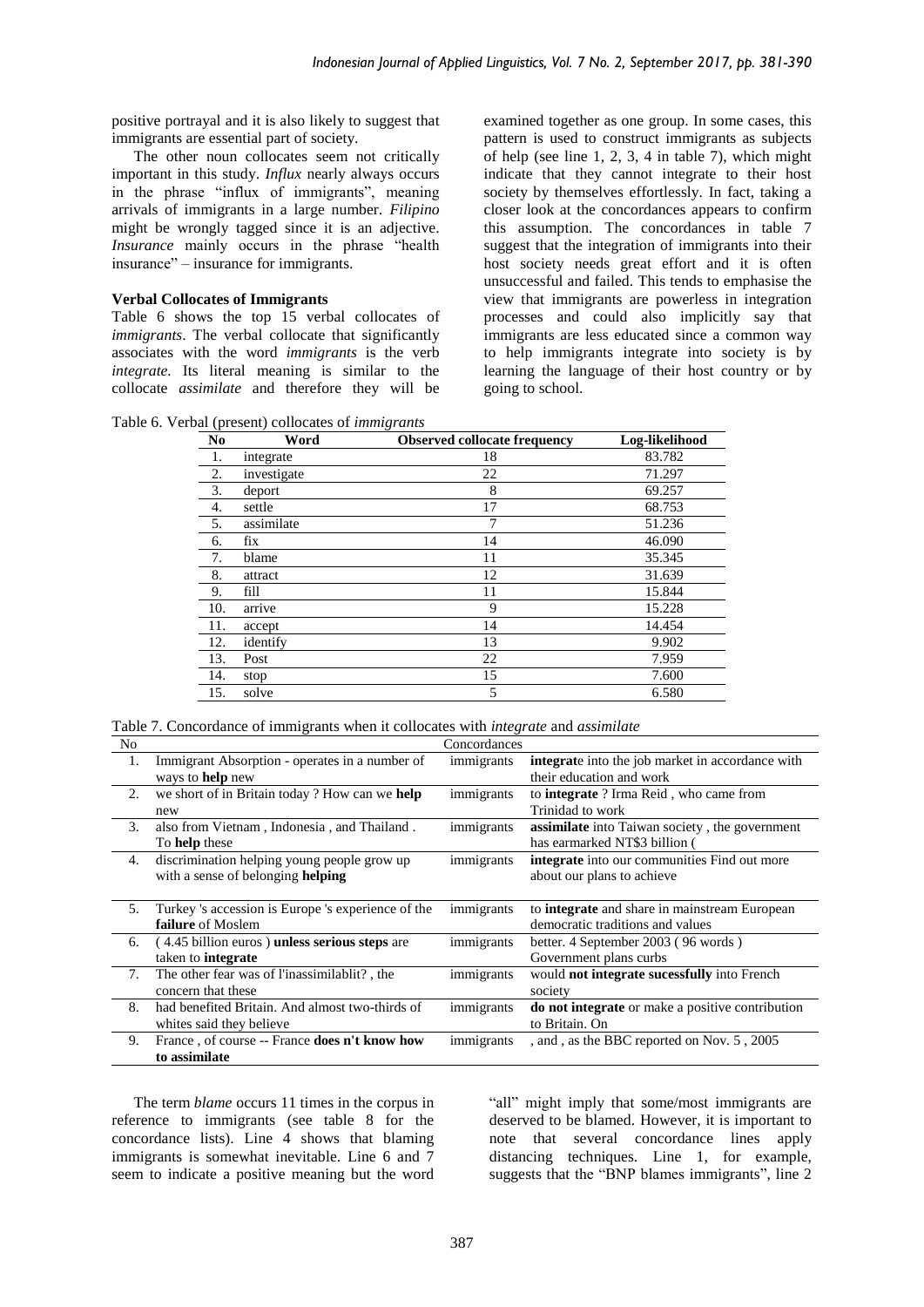talks about "the idea" that immigrants are to blame, line 3 states that something is "trying" to blame immigrants and line 9 talks about "the attempt" to

blame immigrants. Therefore, this could be more discourse which casts immigrants as victims.

Table 8. Concordance of immigrants when it collocates with *blame*

| N <sub>0</sub> |                                                    | <b>Concordances</b> |                                                              |
|----------------|----------------------------------------------------|---------------------|--------------------------------------------------------------|
| 1.             | n't afford a house and the BNP uses this issue to  | immigrants          | . " The part rent, part buy housing which is                 |
|                | blame                                              |                     | pushed                                                       |
| 2.             | aimed at controlling immigration, was designed     | immigrants          | were to blame for unemployment, poor                         |
|                | to promote the idea that                           |                     | housing and diseases . Of                                    |
| 3.             | promised during the election. Worse, they are      | immigrants          | from Eastern Europe ! Local Lib Dem                          |
|                | trying to <b>blame</b>                             |                     | campaigner Catherine Reifen was not                          |
| 4.             | as a whole from it. I'm not one to <b>blame</b>    | immigrants          | for everything but the fact that they are                    |
|                |                                                    |                     | working here could end up being a very big                   |
|                |                                                    |                     | problem if the economy does go tits                          |
| 5.             | your horizons become brighter. Of course, you      | immigrants          | for everything that goes wrong in the British                |
|                | must <b>blame</b> the                              |                     | society and in your                                          |
| 6.             | because we need many scientists and                | immigrants          | and not blame them all. zzg113 Dec 27 2004,                  |
|                | enterpreneurs. One should appreciate genuine       |                     | 12:33 PM                                                     |
| 7.             | You then go on to say " One should appreciate      | immigrants          | and not <b>blame</b> them <b>all</b> . " - Yes, I absolutely |
|                | genuine                                            |                     |                                                              |
| 8.             | finding that epidemics are not only another crisis | immigrants          | , but can also serve as an appropriately                     |
|                | to <b>blame</b> on                                 |                     | xenophobic metaphor for immigration                          |
| 9.             | miraculously benefiting from free health care.     | immigrants          | for the NHS crisis has also led to the formation             |
|                | The attempt to <b>blame</b>                        |                     | of a                                                         |

The next verbal collocate to consider is the word "fill", which co-occurs 13 times with immigrants. Table 9 demonstrates 4 examples of the concordances. This combination seems to bring a more positive discourse prosody. For instances, in line 1, immigrants fill a shortfall, in line 2 immigrants fill vacancies quickly, in line 4 immigrants "helped to fill the gaps in national labour markets".

The last collocate that needs to be examined is the word "solve". On the surface, this collocate may suggest that immigrants are a problem that needs to be solved. However, the concordances reveal that instead of being a problem, immigrants are described as a solution to several problems (see table 10 for 4 examples of concordances). Nevertheless, since these patterns only have 6.58 log-likelihood score and only occur 5 times, this tends to be a minority discourse of immigrants.

Table 9. Concordance of immigrants when it collocates with *fill*

| N <sub>0</sub> |                                                 | <b>Concordances</b> |                                                             |
|----------------|-------------------------------------------------|---------------------|-------------------------------------------------------------|
|                | once part of the British Empire. Historical     | immigrants          | came to <b>fill a shortfall</b> in labour in Britain during |
|                | sources indicated that many                     |                     | the post-war                                                |
| 2.             | 2004 were " upbeat about the outcome of this    | Immigrants          | helped to fill the gaps in national labour                  |
|                | decision"                                       |                     | markets and enlargement"                                    |
|                | April 6 Home Secretary David Blunkett said      | immigrants          | to help fill 60,000 " hospitality and catering "            |
|                | there was a need for                            |                     | vacancies in London                                         |
| 4.             | maintain the illusion of keeping by bringing in | immigrants          | to <b>fill low paid jobs</b> in the public and private      |
|                | ever greater numbers of                         |                     | sector and                                                  |
|                |                                                 |                     |                                                             |

| Table 10. Concordance of immigrants when it collocates with solve |  |
|-------------------------------------------------------------------|--|
|-------------------------------------------------------------------|--|

| No |                                                 | Concordances |                                             |
|----|-------------------------------------------------|--------------|---------------------------------------------|
|    | introducing temporary immigration status to     | immigrants   | to solve short-term worker shortages and    |
|    | selected                                        |              | reduce political tensions                   |
|    | but were.cThat make the arrived legal           | Immigrants   | solve the problem the voluntary schip       |
|    | businesses argue that they need a sizeable flow | immigrants   | to solve labour and skills shortages        |
|    | of                                              |              |                                             |
|    | Somewhat likely to arrived legal                | immigrants   | solve the problem in designing institutions |

#### **CONCLUSION**

This present study has attempted to examine discourses of immigrants. Overall, the results suggest that there are different discourses surrounding the word. On the one hand, it might be

stated that this study has revealed common representations or 'hegemonic discourses' of immigrants. They are mainly represented as 'illegal' entities which have a more series of negative implications. This representation also dehumanises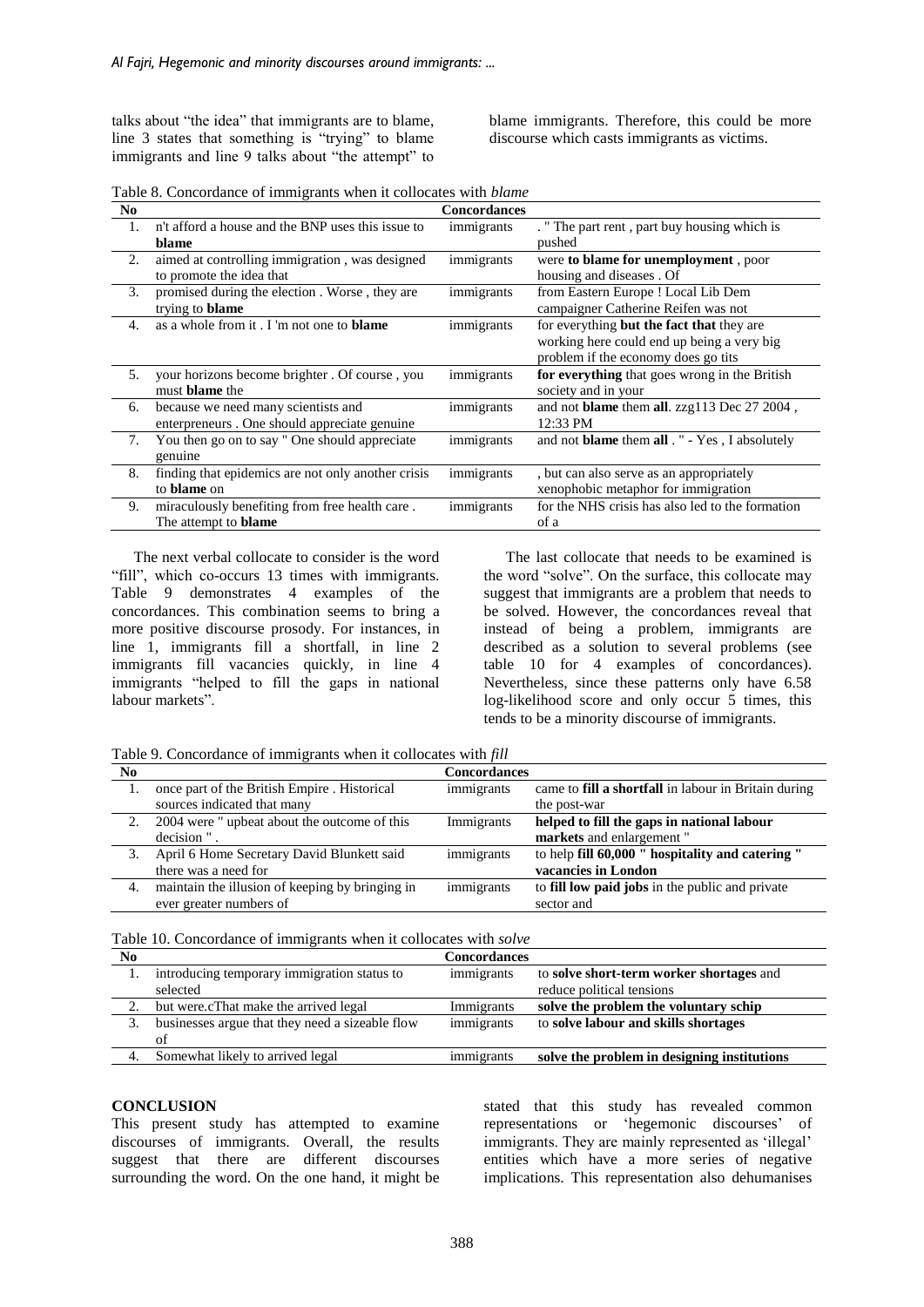them since the strongest collocates of *illegal* are inanimate entities. Moreover, they are commonly described as powerless in integrating to their host country, as victims and dangerous nuisances. These representations are likely to prime people to think that all immigrants are illegal and threatening, and will not be able to integrate into their host society. On the other hand, in few cases, immigrants are also constructed positively. In other words, they still have a few positive associations, whereas the mainstream discourses of immigrants are more negative. For example, they are sometimes represented as a solution to economic problems, such as filling the gaps in national labour markets and solving labour and skills shortages, but it is a minority discourse.

It should be noted, however, that this study still has some limitations. The fact that it only considers the top 15 collocates that have high log-likelihood scores and analyses verbal collocates only in its present form can conceal some interesting discourses. Therefore, further study could consider more collocates which may uncover different patterns of discourses. Additionally, the application of other corpus software which has a more range of features might also be recommended.

# **ACKNOWLEDGMENTS**

I would like to express my deep gratitude to Paul Baker for his valuable feedback on the earlier version of this manuscript, and to the anonymous reviewers for their constructive comments. I am also immensely grateful to Indonesia Endowment Fund for Education (LPDP) for funding this study.

# **REFERENCES**

- Alexander, R. J. (1999). Ecological commitment in business: A computer-corpus-based critical discourse analysis. In J. Verschueren (Ed.), *Language and ideology: Selected papers from the 6th International Pragmatics Conference* (pp. 14-24). Antwerp: International Pragmatics Association.
- Baker, P. (2006). *Using corpora in discourse analysis*. London: Continuum.
- Baker, P. (2012). Acceptable bias? Using corpus linguistics methods with critical discourse analysis. *Critical Discourse Studies, 9*(3), 247- 256. doi:10.1080/17405904.2012.688297
- Baker, P., Gabrielatos, C., Khosravinik, M., Krzyzanowski, M., McEnery, A. M., & Wodak, R. (2008). A useful methodological synergy? Combining critical discourse analysis and corpus linguistics to examine discourses of refugees and asylum seekers in the UK press. *Discourse & Society, 19*(3), 273-306.
- Baker, P., & McEnery, T. (2005). A corpus-based approach to discourses of refugees and asylum

seekers in UN and newspaper texts. *Journal of Language and Politics, 4*(2), 197-226.

- Baroni, M., Bernardini, S., Ferraresi, A., & Zanchetta, E. (2009). The WaCky wide web: a collection of very large linguistically processed web-crawled corpora. *Language Resources & Evaluation, 43*(3), 209-226. doi:10.1007/s10579-009-9081-4
- Bednarek, M., & Caple, H. (2017). *The discourse of news values: How news organizations create newsworthiness*. New York: Oxford University Press.
- Berry-Rogghe, G. L. E. (1973). The computation of collocations and their relevance in lexical studies. In A. J. Aitken, R. Bailey, & N. Hamilton-Smith (Eds.), *The computer and literary studies* (pp. 103-122). Edinburgh: Edinburgh University Press.
- Biber, D., Conrad, S., & Reppen, R. (1998). *Corpus linguistics: Investigating language structure and use*. New York: Cambridge University Press.
- Chouliaraki, L., & Fairclough, N. (1999). *Discourse in late modernity: rethinking critical discourse analysis*. Edinburgh: Edinburgh University Press.
- Dunning, T. (1993). Accurate methods for the statistics of surprise and coincidence. *Computational Linguistics, 19*(1), 61-74.
- Fairclough, N. (2000). *New labour, new language?* New York: Routledge.
- Fairclough, N. (2010). *Critical discourse analysis: The critical study of language* (2nd Ed.). Harlow: Longman.
- Flowerdew, J., Li, D. C. S., & Tran, S. (2002). Discriminatory news discourse: Some Hong Kong data. *Discourse & Society, 13*(3), 319- 345.
- Hardie, A. (2012). CQPweb: Combining power, flexibility and usability in a corpus analysis tool. *International Journal of Corpus Linguistics, 17*(3), 380-409. doi:10.1075/ijcl.17.3.04har
- Hunston, S. (2002). *Corpora in applied linguistics*. Cambridge: Cambridge University Press.
- Khosravinik, M. (2010). The representation of refugees, asylum seekers and immigrants in British newspapers: A critical discourse analysis. *Journal of Language and Politics, 9*(1), 1-28.
- Koller, V., & Mautner, G. (2004). Computer applications in critical discourse analysis. In C. Coffin, A. Hewings, & K. O'Halloran (Eds.), *Applying English Grammar* (pp. 216-228). London: Arnold.
- Krishnamurthy, R. (1996). Ethnic, racial and tribal: The language of racism? In C. R. Caldas-Coulthard & M. Coulthard (Eds.), *Texts and practices: Readings in critical discourse analysis* (pp. 129-149). London: Routledge.